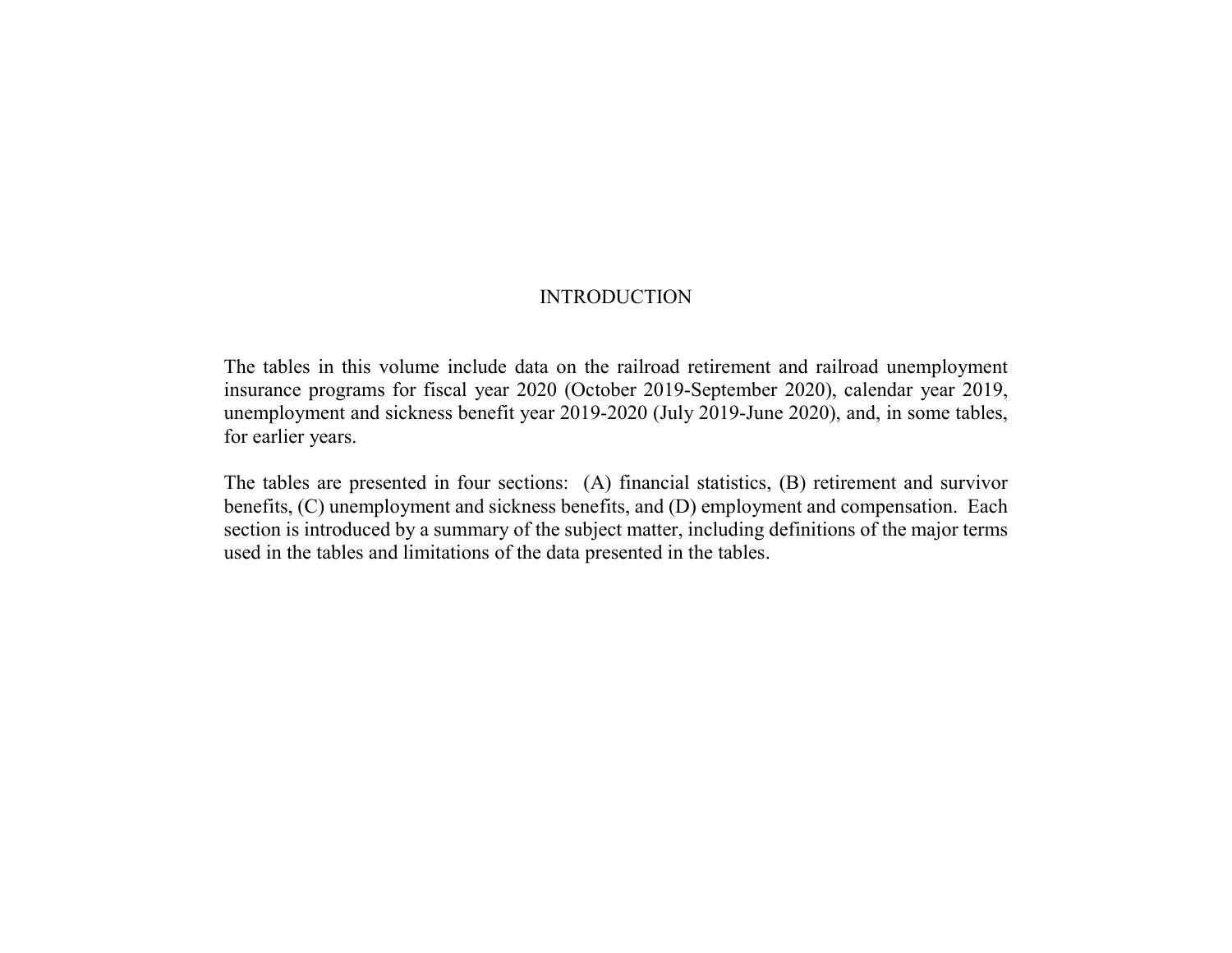#### FINANCIAL STATISTICS

- A1. Beneficiaries and benefits paid under the Railroad Retirement Act and the Railroad Unemployment Insurance Act, by fiscal year, 2011-2020, cash basis
- A2. Status of the Railroad Retirement Act accounts and trust funds, by fiscal year, 2011-2020, cash basis
- A3. Status of the financial interchange between the Railroad Retirement Accounts and the Old-Age and Survivors, Disability, and Hospital Insurance Trust Funds, by fiscal year, 2011-2020, cash basis
- A4. Status of the Railroad Unemployment Insurance Account, by fiscal year, cash basis\*
- A5. Status of the RUIA Administration Fund, by fiscal year, cash basis\*
- A6. Retirement, survivor, unemployment and sickness benefit payments, by class of benefit and state of residence of beneficiary, fiscal year 2020, cash basis

### RETIREMENT AND SURVIVOR BENEFITS

- B1. Number and average amount of retirement and survivor annuities in current-payment status at end of year, by type of annuitant and fiscal year, 2011-2020
- B2. Number and average amount of retirement and survivor annuities awarded during year, by type of annuitant and fiscal year, 2011-2020
- B3. Retirement and survivor benefits paid, by type of benefit and fiscal year, 2011-2020, cash basis
- B4. Lump-sum death benefits and residual payments awarded, by status of employee at death and fiscal year, 2011-2020
- B5. Number and average amount of retirement and survivor annuities in current-payment status on September 30, 2020, by type of annuity and status of annuitant under Social Security Act
- B6. Regular employee annuities in current-payment status on September 30, 2020, and awarded in fiscal year 2020, by type and amount
- B7. Tier I and tier II components of employee annuities in current-payment status on December 31, 2019, and awarded in calendar year 2019, by amount

\*This table is no longer available as of Fiscal Year 2019.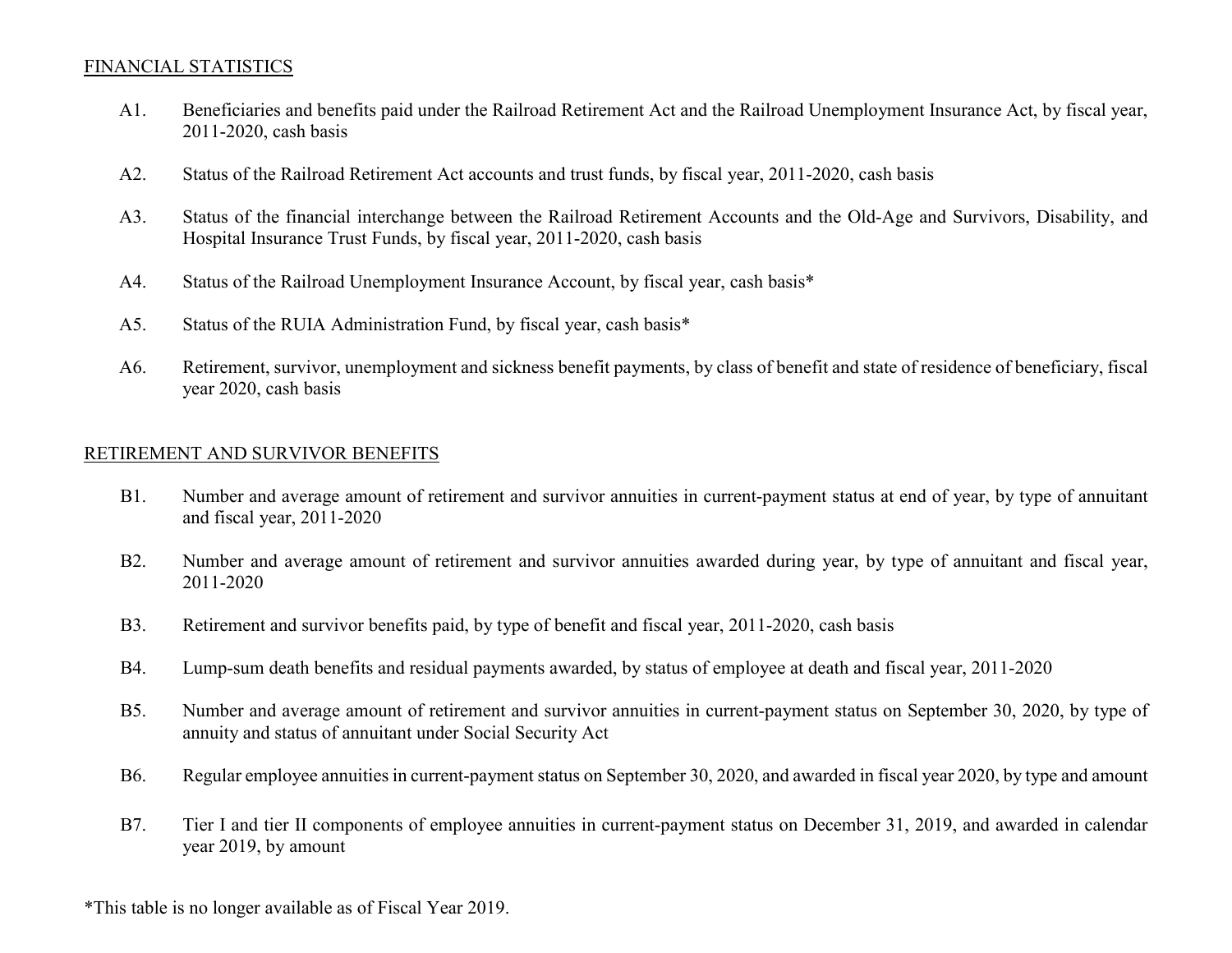- B8. Vested dual RR-SS benefit and supplemental components of employee annuities in current-payment status on December 31, 2019, and awarded in calendar year 2019, by amount
- B9. Employee annuities in current-payment status on September 30, 2020, and awarded in fiscal year 2020, by type and component
- B10. Regular employee annuities in current-payment status on September 30, 2020, and awarded in fiscal year 2020, by type of annuity and age of annuitant
- B11. Regular employee annuities in current-payment status on September 30, 2020, and awarded in fiscal year 2020, by type of annuity and years of creditable service
- B12. Employee annuities in current-payment status on December 31, 2019, and awarded in calendar year 2019, by last railroad employer
- B13. Supplemental employee annuities in current-payment status on September 30, 2020, and awarded in fiscal year 2020, by type, supplemental amount, and combined amount
- B14. Supplemental employee annuities in current-payment status on September 30, 2020, and awarded in fiscal year 2020, by age of annuitant
- B15. Number and average amount of retired-employee family benefits in current-payment status on December 31, 2019, by type of employee annuity, family composition, and basis of computation
- B16. Retired-employee family benefits in current-payment status on December 31, 2019, by family composition and amount
- B17. Spouse and divorced spouse annuities in current-payment status on September 30, 2020, and awarded in fiscal year 2020, by type and amount
- B18. Components of spouse and divorced spouse annuities in current-payment status on December 31, 2019, and awarded in calendar year 2019, by amount
- B19. Spouse and divorced spouse annuities in current-payment status on September 30, 2020, and awarded in fiscal year 2020, by type and component
- B20. Spouse and divorced spouse annuities in current-payment status on September 30, 2020, and awarded in fiscal year 2020, by type of annuity and age of annuitant
- B21. Survivor annuities in current-payment status on September 30, 2020, and awarded in fiscal year 2020, by type of beneficiary and amount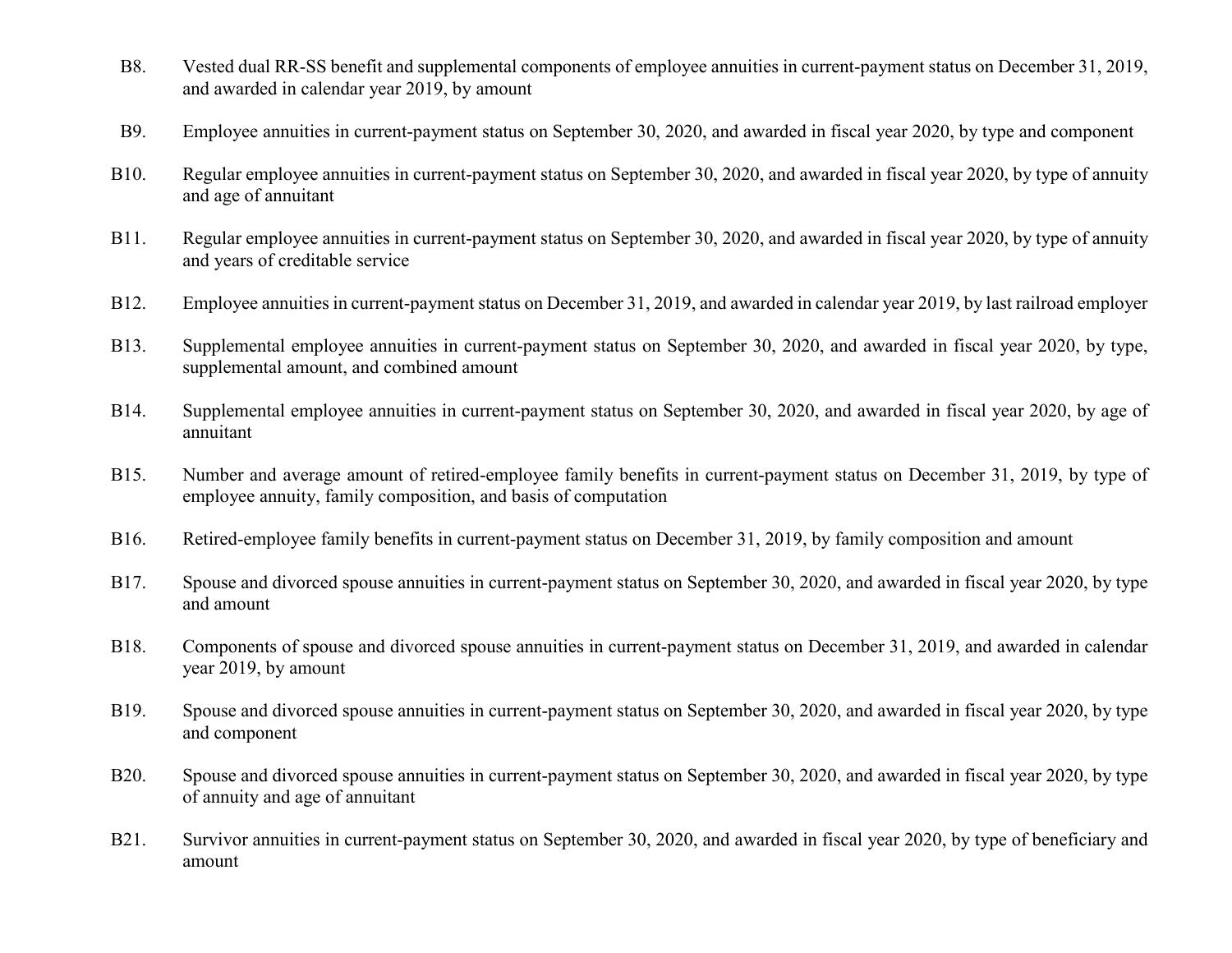- B22. Components of survivor annuities in current-payment status on December 31, 2019, and awarded in calendar year 2019, by type of beneficiary and amount
- B23. Survivor annuities in current-payment status on September 30, 2020, and awarded in fiscal year 2020, by type of beneficiary and component
- B24. Survivor annuities in current-payment status on September 30, 2020, and awarded in fiscal year 2020, by type and age of annuitant
- B25. Survivor family benefits in current-payment status on December 31, 2019, by family composition and amount
- B26. Lump-sum death benefits and residual payments awarded in fiscal year 2020, by status of employee at death and amount
- B27. Retirement and survivor benefits in current-payment status on September 30, 2020, by class and state (Figure B27 -- Number of RR Act Beneficiaries in Current-Payment Status by State on September 30, 2020)

## UNEMPLOYMENT AND SICKNESS BENEFITS

- C1. Principal administrative data for the unemployment and sickness benefit programs, benefit years 2015-2016 through 2019-2020, cash basis (Figure C1 -- Gross benefits under the Railroad Unemployment Insurance Act, benefit years 2015-2016 through 2019- 2020, cash basis)
- C2. Unemployment and sickness beneficiaries, benefit averages, and related data, by benefit year, 1990-1991 through 2019-2020
- C3. Unemployment and sickness beneficiaries in benefit year 2019-2020 and selected data, by completed years of service
- C4. Unemployment and sickness beneficiaries, and total gross benefits for the year, by state, benefit year 2019-2020
- C5. Beneficiaries and selected averages for benefit year 2019-2020 unemployment, by age and sex
- C6. Beneficiaries and selected averages for benefit year 2019-2020 sickness, by age and sex
- C7. Beneficiaries and average compensable days for benefit year 2019-2020 sickness, by type of sickness
- C8. Unemployment and sickness beneficiaries by month for benefit year 2019-2020
- C9. Experience rating distribution, 2020